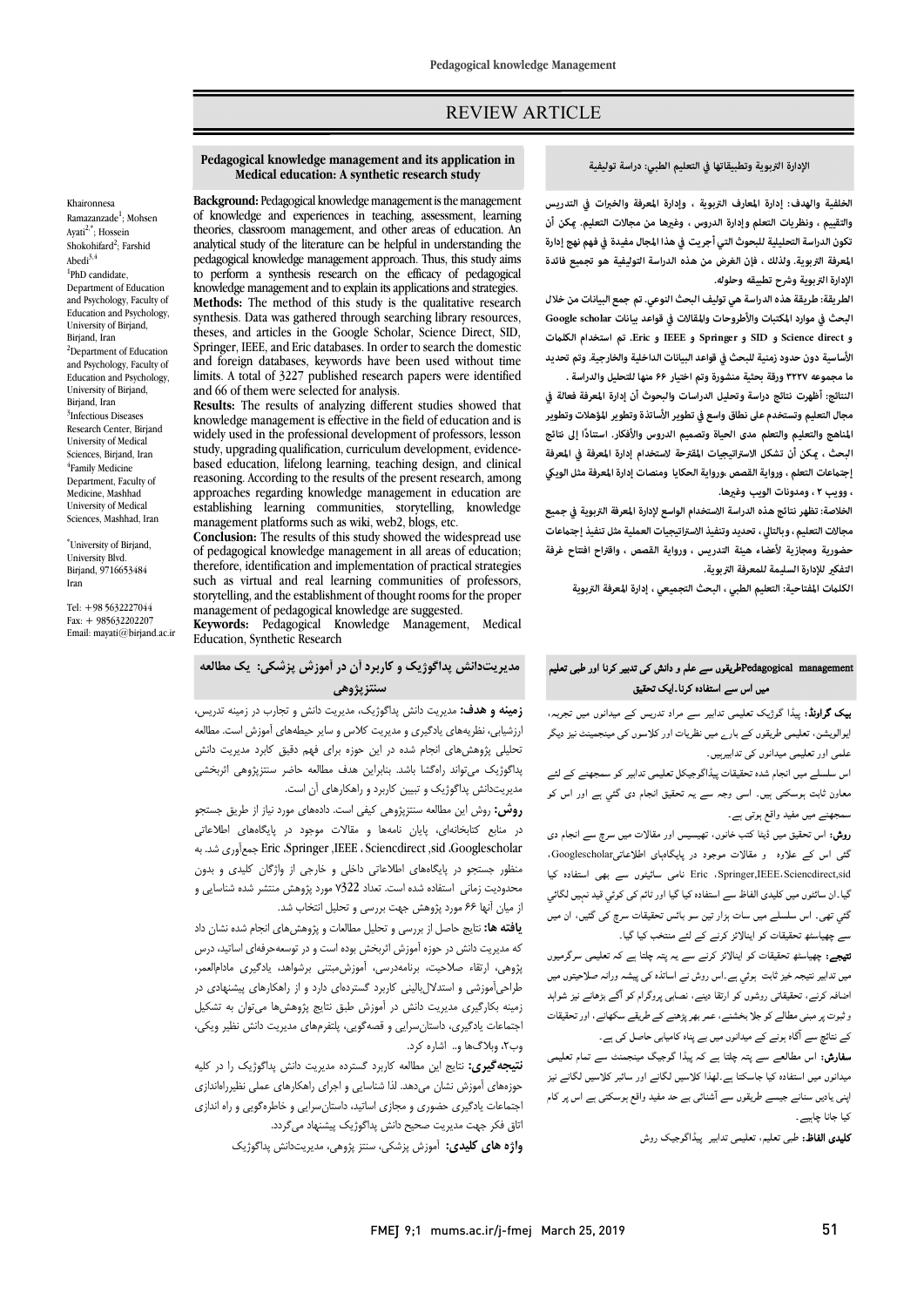## **INTRODUCTION**

 The quality of higher education is of a great importance especially in medical education. Improving educational approaches, planning, and evaluation will improve students Knowledge about the teaching process, cognitive and social theories of learning, as well as the perception of how to apply these theories in classrooms, is called the pedagogical knowledge (2). This knowledge contributes to improving the admitted that professors are intrinsically knowledge workers (3, 4) who produce and use knowledge and information to teach their students. As pedagogical knowledge workers, professors can share their experiences with other peers. faculties, and their groups, hence they are prevented from the development of knowledge (5). The results of a narrative study showed that in universities, in terms of professionalism and non-professionalism, content knowledge (CK) was<br>usually considered, and most professors taught in the form of experiment and error with information gained from observing their own professors. Studies have shown that professors have reported that one of the most important ways to improve the knowledge of medical educators is<br>sharing and organizing these educational experiences (6). These processes in which a person uses to collect, organize, store, search, retrieve, and share knowledge in his daily activities is known as personal knowledge management (7). of knowledge management system in lifelong learning (8). According to Zhao (2010), knowledge management, by improving the professional development of instructors, seeks to make the knowledge available in people's minds  $i$  improve the quality of teaching by acquiring and sharing knowledge in teaching and learning (10). There are numerous studies in knowledge management of teachers such as the studies by Wang et al.  $(2018)$ , Qiao et al.  $(2013)$ ,  $\frac{1000}{11-15}$ ; however, it seems that the term of pedagogical knowledge management was first proposed by Akhterov et al. (2010). These researchers considered knowledge management as a system that provides the opportunity to use of an educational process (16). In another study done by the same researcher in 2013, the term "pedagogical knowledge management" was mentioned to analyze the structure of the knowledge management information system for professors<br>of the technical school (17). Bedagegiselly explodes learning, which in turn, will lead to health promotion (1). quality of learning by professors. Therefore, it can be However, professors are in isolation in their classrooms, and non-professionalism, content knowledge (CK) was ways to improve the knowledge of medical educators is Liebowitz and Wilcox (1997) emphasized on the importance more obvious (9). Knowledge management can help Wang and xu (2012), ZHAO and XIAO (2009), Yang (2008), existing knowledge to decide on the strategic development of the technical school (17). Pedagogicalknowledge

 management is managing pedagogical knowledge in all areas of the educational process, such as evaluation, teaching, learning experiences, classroom management, etc., which provides the basis for energy calling quality. However, the review of other studies has shown that pedagogical knowledge management in medical sciences has not been addressed in practice and theory. Clarifying the application of this concept provides the basis for its use in practice. Therefore, we decided to extract and explain the various provides the basis for effective teaching quality. However, the

applications of pedagogical knowledge management in medical education by referring to different texts  $\overline{a}$ medical education by referring to different texts.

### **METHODS**

l This research was carried out with qualitative synthetic in the field of pedagogical knowledge management. Synthetic research is a type of research which results in integrated knowledge; a knowledge that brings together the diverse and scattered studies in order to cope with the needs is capable to solve the current problems and issues that require planning or adoption of practical decisions, the integrated study evaluates and combines ongoing and finished studies (18). To study the history of other research library resources, theses, research projects and articles of Google Scholar, Science Direct, SID, Springer, IEEE, and Eric have been used in this study. Searching for articles was done Pedagogical Knowledge, Pedagogical Pedagogy, Knowledge Professional Development Medical Education, also their Persian equivalent in Google Scholar and SID. In all databases, the original research or reviews published in Persian or English were included in the present study. Articles related to the present subject were selected and reviewed, as well as articles that met the inclusion criteria and their full texts were QUESTS benchmark. Based on this criterion, each article was evaluated based on six criteria: Quality, Utility, Extent, Strength, Target, and Field. The indices A, B and C were given to each of them and the results were included based inclusion criteria were the suitability of the title of studies with the goals of the present study, the language of the research (Persian and English) and ranking as A and B from Ine QUESTS CHEFION and Credibility of the journal, and the repetition of the research title and resources with low credibility such as conference articles and books and index C articles were considered as a criterion as the exclusion criteria based on the QUESTS criterion. The analysis of the Thematic analysis is a method for recognizing, analyzing and reporting the patterns in the qualitative data. This method is a process for analyzing textual data and converting the scattered and varied data into rich and themes of scientific articles have been reported and research method and aimed to achieve integrated knowledge of the field of actions. In order to achieve a knowledge that and to collect data tailored to the purpose of the research, based on the keywords of Pedagogical Management, Management and Medical Education, article's title was searched without time limit until 2018. All available, entered the process of quality review through the on them. Articles with A and B indices were studied. The the QUESTS criterion and credibility of the journal, and the findings was done through thematic analysis method. detailed data (19). Therefore, in this study, the general analyzed.

# **RESULTS**

In the initial search, 3227 articles, books and theses were obtained with respect to the present title. After removing duplicates and reviewing the articles, 381 of them (Figure 1) were introduced into the quality review process for QUESTS benchmarking. In total, after reviewing full texts, 66 articles were used to write the content of this research.

I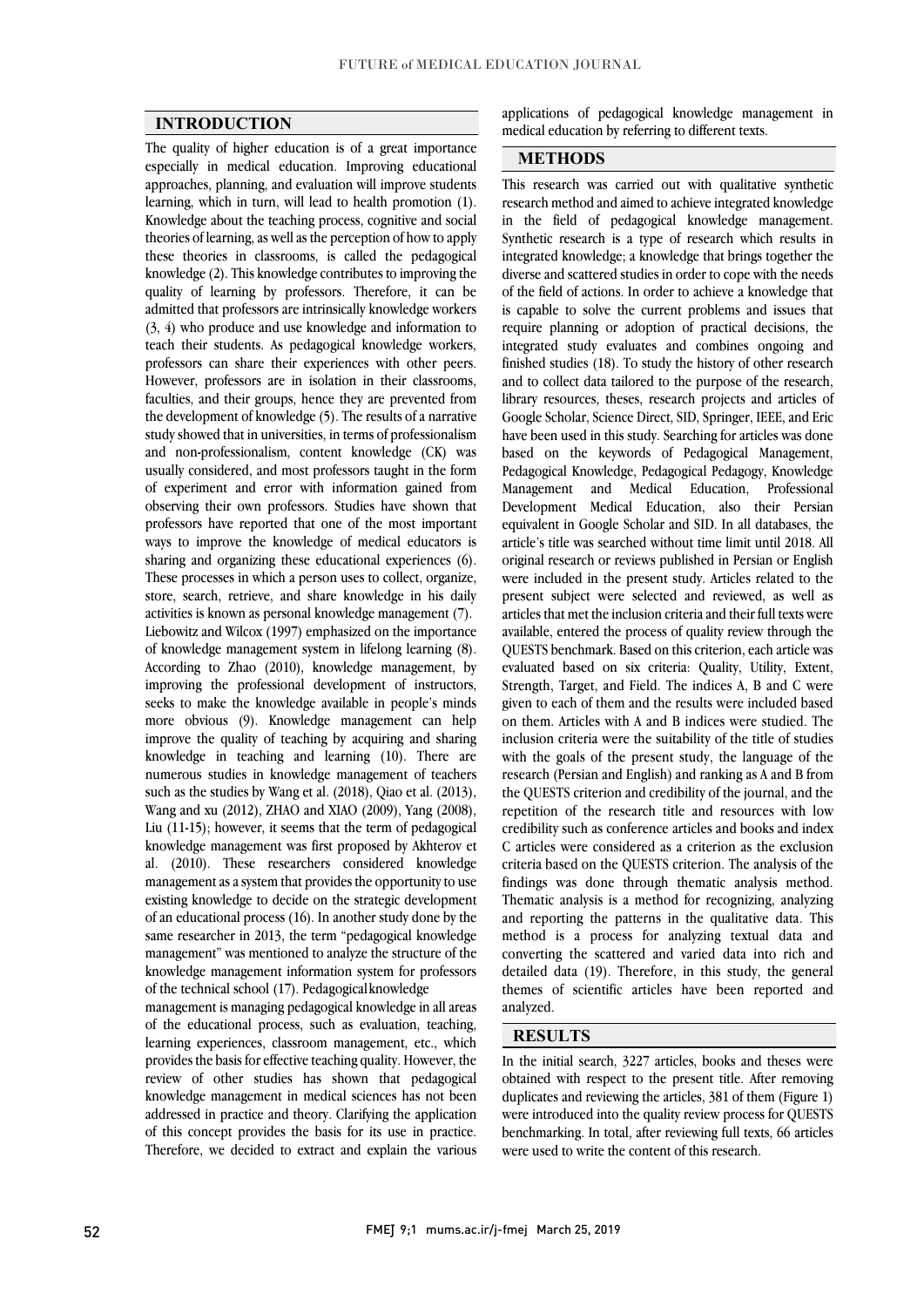

 **Figure 1. Selection, Refinement, and Organization of the articles**

A review of these studies showed that no study has ever management in medical sciences. However, by studying knowledge management in education, its broad usage in medical education can be deducted, which is discussed been conducted in the field of pedagogical knowledge later on.

#### **1) The application of knowledge management in the Application of pedagogical knowledge management lesson study process**

**1esson study process**<br>The most important way to improve educational standards is to improve the quality of teaching in the classroom, and one of the strategies in this area is to conduct lesson study (20). Lesson study is a new approach to the development of teachers' knowledge and the quality of education, which has higher education, this model can also lead to the development of professors and ultimately improve the quality of education. In the process of lesson study, faculty interact in planning, conducting, and evaluating the process with classroom issues, find answers and apply them in practice, and end up with a grouped assessment of their educational work. They practice in groups, exchange and addition to teaching the theoretical foundations of teaching and learning, they learn the academic and applied skills related to the teaching-learning process, the assessment of teaching methods, self-assessment and learning activities knowledge. Cheng and Yang (2014) and Cheng (2015) used the Nonaka and Takeuchi model of knowledge management for lesson study of teachers (22,23) and introduced it as a been first developed for primary school teachers in Japan. In members will have the opportunity to collaborate and interact with each other, learn from each other, and, in (21). In fact, they acquire and enhance their pedagogical major factor in promoting pedagogical knowledge.

#### **2) The application of knowledge management in lifelong learning:**

Life-long learning is the solution to many problems that professors face in the educational process (24), as well as is one of the most

one of the most<br>important issues that most countries consider as the most leads to lifelong learning in professors, because professors can continuously improve their knowledge and skills through their knowledge management (26). In knowledge and organize it, and ultimately use it. Thus, in current world, where knowledge is growing and changing, they can gain the required knowledge and the way to apply it, and by !<br>provide the context for their own knowledge development (25). important factor in education (25). Knowledge management management, professors learn how to gain knowledge, share providing knowledge sharing, by creating synergy, they can (25).

#### **3) Knowledge Management as a tool for the professional development of professors:**

**development of protessors:**<br>As the most influential factors in learning students, professors need professional development. Knowledge management in education, by identifying, sharing and validating knowledge can improve professors' performances (27). This improvement can be done through the creation experiences among professors and the sharing of knowledge and professional skills that lead to learning and, as a result, their professional development in education (29). Also, by enhancing innovative abilities (30) of professors, knowledge development. One of the uses of knowledge management in professional development is the creation of a training and sharing knowledge (28), i.e. the exchange of educational management provides the context for their professional portfolio to enhance the ability of professors (31).

#### $\overline{\phantom{a}}$ 4) Application of Knowledge Management **Curriculum Development**

 If we look at the implementation process of the curriculum, professors will no longer be considered as presenters, who are fully aligned with the curriculum, and do not execute the instructions; however, from this perspective, the professors can also play a role in curriculum planning (32). On the other hand, in addition to major curriculum planning, curriculum planning for the classroom, which is an for the acquisition of multiple knowledge in need analysis and analysis of the existing curriculum (33). Knowledge management in curriculum can be used in the curriculum planning process (54), curriculum designing to achieve<br>responsive curriculum (35,36), curriculum assessment (37),  $\overline{\phantom{a}}$ curriculum without any changes according to the important component of pedagogical knowledge, is required planning process (34), curriculum designing to achieve and curriculum development (38).

# **5) Application of Knowledge Management in Evidence-Based Education**

 Today, insufficient use of documented knowledge has led to a gap in acquiring knowledge. The reason for this problem is not the lack of knowledge resources, but the inadequate use of knowledge due to the lack of a comprehensive framework for storing and updating knowledge, so practical information or knowledge is not available at the right time and place of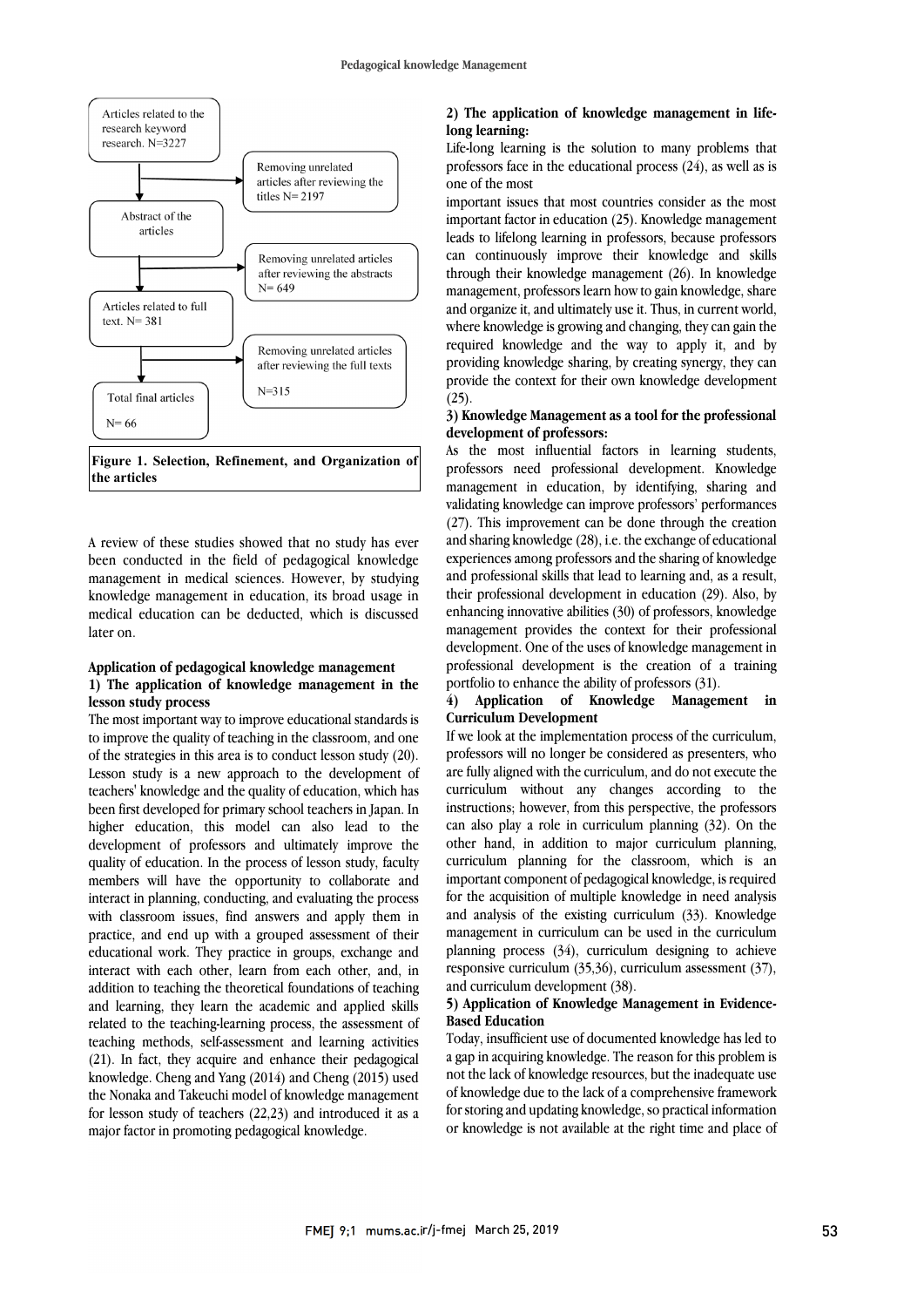decision making (59). This application in inequital sciences,<br>in addition to influencing the teaching performance of professors, refers to the therapeutic performance of professors which is also the basis for student learning. Davis (1999) believes that the purpose of evidence-based objective evidence through scientific methods for applying in the quality of education  $(40, 41)$ . This function is influenced by their experiences, the outstanding performance of other professors in medical sciences, namely, treatment, and is knowledge gained from their studies and limited retraining courses, while it is passed on to the student; however, in evidence-based medicine, scientific data must be collected and transformed into comprehensive knowledge to make management helps professors of medical sciences to be as health care providers in their individual clinical experiences while having skillful solutions for their visual problems (tacit knowledge), and finding structured information inside and studies, using explicit knowledge for clinical decisions (42), and transfer these information and skills (tacit knowledge) decision making (39). This application in medical sciences, education is to use educational research and to create traditionally based on the experience and scientific clinical decisions wiser and less risky. Knowledge outside the organization such as evidence-based guidance, to students.

#### **6) Application of knowledge management in educational design**

 Educational design provides a systematic process to use educational principles in planning educational events (43). The knowledge management system classifies the basic of learning and at different levels; however, with an emphasis on the knowledge structure, it provides the most suitable educational methods that are appropriate for students in the context of learning objectives (44-46). as an example of educational design, in which knowledge management plays an essential role. In reverse learning, students learn online content and then respond to questions that are designed by the professors and then in contrast to the traditional one, in which the teacher offers lectures in the classroom, and learners perform homework at home, which is why it is referred to as the reverse class (47). In reverse education, knowledge is explicit to implicit knowledge), then it is exchanged in the classroom (converting implicit to explicit knowledge) that is simultaneously evaluated by the professor and other minds of students (explicit knowledge to implicit). In fact, the reverse learning approach incorporates a complete knowledge based on learning goals in different dimensions Reverse learning, as a new educational method, can be seen participate in class discussions and exercises. This model is obtained from various sources by students (converting students, and thus, proper knowledge is formed in the knowledge management system (48).

 **7) Application of knowledge management in promotion**  One of the qualifications needed by professors in medical sciences' universities is clinical reasoning; so that they can transfer it to students while using it in the health process. Knowledge management can be used as a tool for clinical **of professional qualifications (clinical reasoning and ...)** reasoning in the process of transferring knowledge (49).

#### **Proposed Methods of Using a Knowledge Manager in Education:**

 Many methods can be used to apply knowledge management in education, including storytelling, creation of knowledge management platforms, knowledge management system formation of learning communities. These methods are based on Web2 theory, blogging, and wiki, as well as briefly presented.

#### **1. Storytelling**

One of the proposed methods is storytelling; storytelling by facilitates the self-assessment of the professors and thus the improvement of the educational quality. Storytelling also provides a platform for sharing knowledge and experiences (52,53). It can also provide the context for the transfer and  $\frac{1}{2}$ professors leads to rethinking experiences (50,51). This creation of knowledge (54).

#### **2. Knowledge Management Platforms**

 Knowledge management systems provide the context for knowledge acquisition, and make storage, organization and Exchange of knowledge available  $(5)$ . These systems include<br>Web 2  $(56)$ , wikis  $(57-59)$ , blogs  $(60,61)$ , and social networks (62). Using these systems leads to educational justice and appropriate education for deprived areas. These systems also provide the relationship between professors, and exchange of knowledge available (55). These systems include consequently, their synergy, in the educational process.

# **3. Establishing a learning community**

 At the Carnegie Endowment, Schulman brought together a group of professors who worked on research in various areas of teaching and learning (63). He set out a developmental model, instead of emphasizing on subjects, the emphasis had been placed on transferring the individual and social experiences of teachers into a process of group and participatory thinking (64). Therefore, knowledge forms, either virtual or in person which led to the promotion of teachers' pedagogical knowledge. Researches on pedagogical knowledge management (65-67) showed that attention has not been paid to the management of pedagogical knowledge in higher education, especially in pattern for these learning communities. In this development management could shape this learning community in two research in this field has been done in education and medical education.

# **DISCUSSION**

 The purpose of this study was to examine the application of pedagogical knowledge management in medical sciences in various texts. All articles were retrieved and searched using QUESTS criteria, and only articles with good quality were the results of these studies. The findings of this study, based on the analysis of the researches conducted, indicated that pedagogical knowledge management in medical sciences can be used in various fields of medical education from the study, life-long learning, evidence-based education, and evidence-based medicine. The most important methods of using pedagogical knowledge management can be the experiences, and storytelling. As the results indicate, used in this study, which showed there was a certainty about professional development of professors, curriculum, lesson creation of learning communities, the design of learning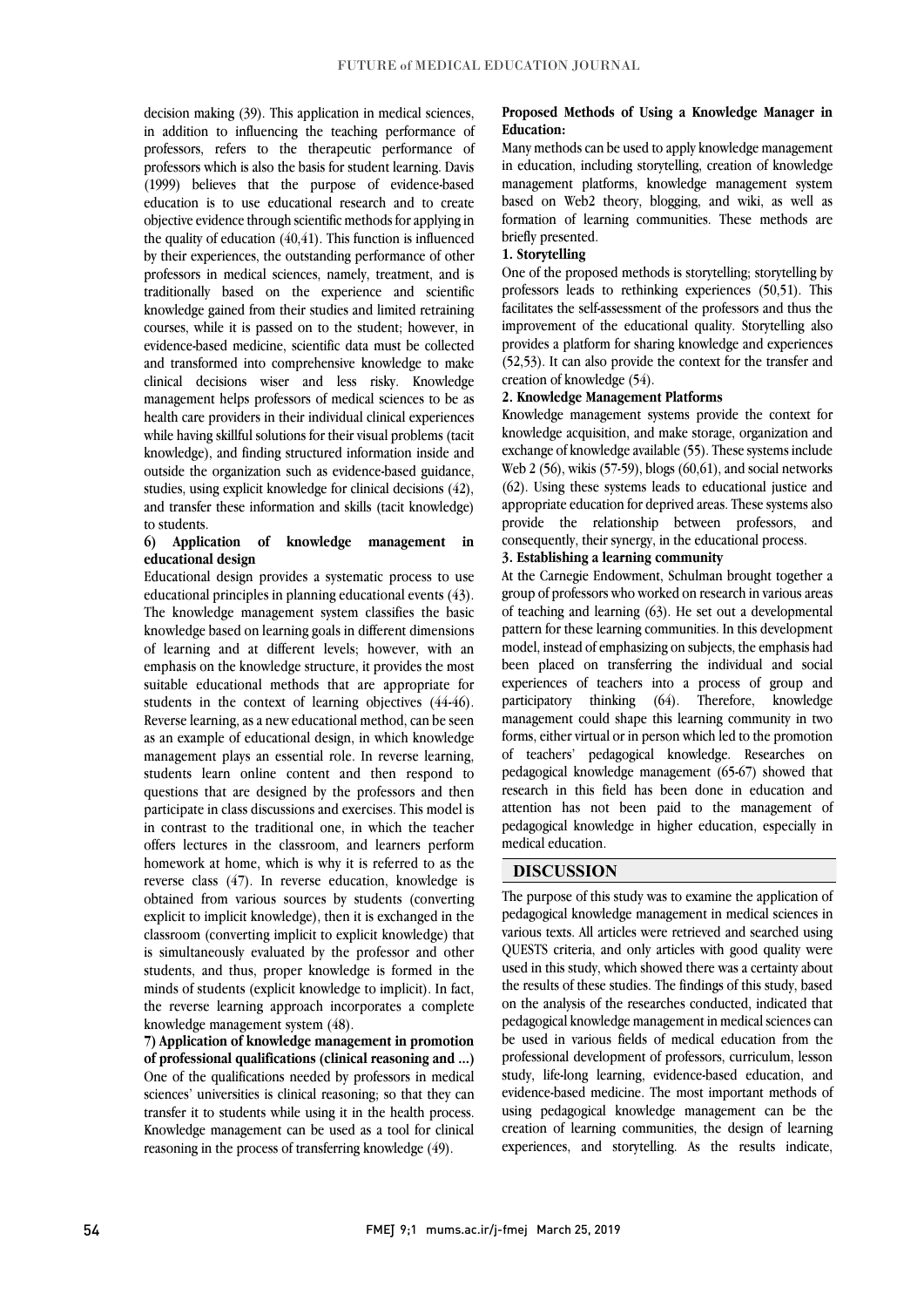knowledge management leads to the professional development of professors (27-29), and since the professional development of professors, make the improvement of the quality of education possible (29,30), knowledge management will be essential in the educational process. In fact, knowledge management can contribute greatly to professional development, and by establishing a conscious path of production and creation of knowledge, knowledge storage, knowledge sharing and application, it organizes the professors' experiences as a pedagogical knowledge and enables professors to convert knowledge and experiences into products, services, and processes that can be used by other professors (68).

The results of this study showed the application of knowledge management in lesson study. Coenders and Verhoef (2018) introduced lesson study as a methodology for the development of experienced and inexperienced professors (69). Through lesson study, knowledge management process is applied, meaning that knowledge is acquainted, exchanged, evaluated, and applied. In fact, lesson study provides a framework for rethinking and developing the teacher's practice that leads to the creation of new and critical knowledge (70).

Life-long learning was also a result of the application of knowledge management in education (71). Pauleen et al. (2009) believed that knowledge management in people enhances the ability to absorb knowledge, using technology skillfully, retrieve knowledge, share knowledge and gain knowledge from others, which lead to information literacy in individuals and make them life-long learners (72). In addition, one of the characteristics of life-long learning is using knowledge which is one of the fundamental components of knowledge management (73). Marzo et al. (2016) believed that the use of knowledge will create a self-directed learning context that will influence the development of lifelong learning (74).

The results of this study showed the application of knowledge management in educational design (43-47). Due to the explosion of knowledge and the consequent change in the knowledge and skills required by students, the need for new methods and knowledge in the field of medical education, also the use of knowledge management in educational design of education provides a platform for using of modern design education.

The application of knowledge management in curriculum design was another result of this study (32,33). Knowledge management will provide the knowledge needed to design a curriculum. Of course, there are challenges in applying knowledge management in curriculum designing and they have been emphasized in different research. The first challenge is that there are no standards for applying knowledge management in the curriculum; and second, the curriculum specialists and the curriculum accomplishers who are professors

of universities are not well trained in knowledge management, and there are some deficiencies in this regard (63,75).

The findings of this study also showed that knowledge management is used in evidence-based education. Masters et al. (2018) argued that the effectiveness of education without the use of evidence would not be feasible because the professors should use evidence to decide on all stages of education, including choosing the appropriate strategy, monitoring and learning progress; it is necessary to search for, evaluate and apply knowledge, or to manage them in the sense of its pedagogical knowledge (76). The necessary points to be considered in this regard are the professors' practices, both traditionally and evidence-based, which are transmitted to the students and shapes the professional practice of the students in the future.

Another finding of this study was the use of knowledge management in the development of professional qualifications, such as the ability of clinical reasoning (49) based on decision-making (77) and the scientific ability (78) which ultimately constitutes the main goal of the educational system in medical sciences while reducing mistakes which are due to inaccurate knowledge that ultimately improves the community's health (79).

The results of this study showed the application of pedagogical knowledge management in the comprehensive development of professors and the development of innovative individuals who are responsible for applying the best evidence in teaching and designing the educational plans. According to the goal of medical education which is improving the quality of health care in the community, the use of knowledge management in the process of medical education will be important. One of the limitations of the present research was the lack of access of the researcher to the full texts of the articles that were appropriate to be included in the study.

### **Ethical considerations**

Ethical issues (Including plagiarism, informed consent, misconduct, data fabrication and/or falsification, double publication and/or submission, redundancy, etc.) have been completely observed by the authors.

# **ACKNOWLEDGMENTS**

This article is part of the second chapter of the doctoral thesis with the code number 1431210. We are grateful to all those who helped us with this research.

#### **Financial support**

This article is a part of the PhD thesis with the code number 1431210 which was funded by University of Birjand, Iran.

**Conflict of Interest:** The authors declare that they have no competing interests.

#### **REFERENCES**

| Karimian, Z. Abolghasemi M. Faculty 5(17): 49-76. Persian. |                                                                                                                              | pedagogy. A dissertation submitted in partial |
|------------------------------------------------------------|------------------------------------------------------------------------------------------------------------------------------|-----------------------------------------------|
|                                                            | development in universities of Medical 2. Comensoli J. Development of a fulfillmentof the requirements-for-the-doctor        |                                               |
|                                                            | Sciences; Review of yesterday, vision from prototype knowledge-management system of philosophy in School of Education; 2014. |                                               |
|                                                            | tomorrow. Higher Education Letter 2012; for the purpose of improving teacher                                                 | Available from:                               |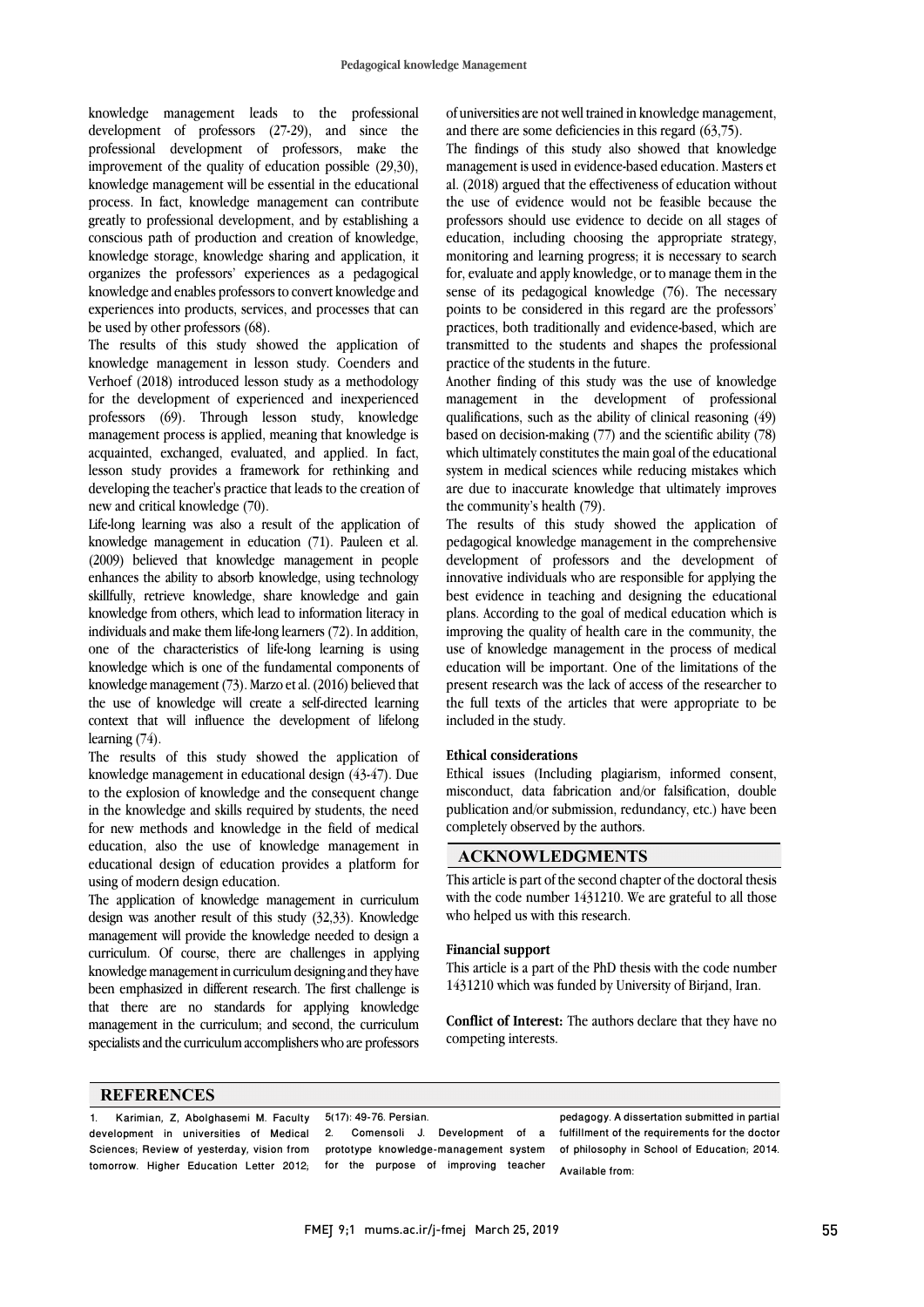https://ro.uow.edu.au/theses/4191/

3. Hosseini Z. The comparison between the effect of constructivism and directed instruction on student teachers' technology integration. Journal of New Educational Approaches 2016; 10(2): 21-40. Persian.

Davenport TH. Thinking for a living: how to get better performances and results from knowledge workers. Harvard Business Review Press; 2005.

5. Davenport TH. Personal knowledge management and knowledge worker<br>capabilities. Personal Knowledge capabilities. Management 2016;1(1):167-88.

6. Costa NMdSC. Pedagogical training of medicine professors. Revista latinoamericana de enfermagem. 2010;18(1):102-  $\frac{8}{7}$ 

Zhen L, Song H-T, He J-T.<br>ommender systems for personal Recommender systems for knowledge management in collaborative environments. Expert Syst Appl. 2012;39(16):12536-42.

8. Akrawi NK. Bridging the gap between learning and teaching by using knowledge-<br>based systems. Acta Univaersitatis based systems. Upsaliensis. Digital comprehensive summaries of Uppsala dissertations from the faculty of Social Sciences. Uppsala: Uppsala University; 2011.

9. Zhao J. School knowledge management framework and strategies: The new perspective on teacher professional development. Comput Human Behav. 2010;26(2):168-75.

10. Cheng E. Knowledge strategies for enhancing school learning capacity. International Journal of Educational Management 2012; 26(6):577-92.

11. Wang X, Zhang Q, Zhang M, Li X, Wang P. Teachers' knowledge management based on knowledge innovation. Eurasia J Math Sci and Tech Ed. 2018;14(4):1317-24.

12. Qiao C, Mu Y, Ai J. Analysis for individual knowledge management of University teacher. Proceedings of the 2nd International Conference on Science and Social Research (ICSSR); 2013 Jul 13-14. Beijing, China. Atlantis Press: France; 2013. P. 711-14.

13. Wang C, Xu X. The strategies on teacher's personal knowledge management. Proceedings of International Symposium of Information Technology in Medicine and Education (ITME); 2012 Aug 3. p. 390-94.

14. Zhao Zy, Xiao J. The Construction of Personal Knowledge Management Model in the Teacher′s Professional Development [J]. Journal of Changzhi University 2009;2. Available from: http://en.cnki.com.cn/Article\_en/CJFDTOTA

L-JDNS200902018.htm. 15. Yang X. Improving teachers'

knowledge management with blog platform. Proceedings of Education Technology and Training & Geoscience and remote sensing conference; 2008 Dec 21-22; Shanghai, China. Vol. 1, p. 73-76.

16. Akhterov A, Borisevich V, Lezina O, Minina O, Fedorov I. Pedagogical knowledge management system in a department on technical university. Proceedings of the Joint International IGIP-SEFI Annual Conference 2010 Sep 19-22; Trnava, Slovakia.

17. Lezina OV, Akhterov AV, Designing of the information component of pedagogical knowledge management system in a chair of technical university. Interactive<br>Collaborative Learning (ICL), 2013 Collaborative International Conference on 2013 Sep 25-27; Kazan, Russia. P. 544-46.

18. Short EC, editor. Forms of curriculum inquiry. SUNY Press; 1991.

19. Braun V, Clarke V. Using thematic analysis in psychology. Qual Res Psychol. 2006;3(2):77-101.

20. Dudley P, editor. Lesson study: Professional learning for our time. Routledge; 2014.

21. Farhoush M, Majedi P, Behrangi M. Application of education management and lesson study in teaching mathematics to students of second grade of public school in district 3 of Tehran. International Education Studies 2017;10(2):104-13. Available from: http://www.ccsenet.org/ journal/index.php /ies/article/view/ 66099

22. Cheng ECK. Knowledge management for school education. Singapore: Springer; 2015. Chapter 2, Knowledge management for school development; p.11-23.

23. Cheng HH, Yang HL. The antecedents of collective creative efficacy for information system development teams. Journal of Engineering and Technology Management 2014; 33:1-7.

24. McAndrew P, Clow D, Taylor J, Aczel J. The evolutionary design of a knowledge network to support knowledge management and sharing for lifelong learning. Br J Educ Technol. 2004;35(6):739-46.

25. Feijoo HM, Ordaz MG, López FJ. Barriers for the implementation of knowledge management in employee portals. Procedia Comput Sci. 2015; 64:506- 13.

26. Zhuang S. Personal knowledge management and M-learning in the learning society. Proceedings of 2nd International Conference on Science and Social Research (ICSSR 2013) 2013 Jul 13-14. Beijing, China. Atlantis Press. P. 101-5.

27. Hewitt JE. Blended learning for faculty professional development incorporating knowledge management principles [PhD thesis]. Florida: Nova Southeastern University; 2016.

28. Nancy L, Copeland Ed.D, Anne K, Bednar Ed.D. Developing an educational technology knowledge management system for PK-12 teacher professional development. 2010; 61-67. Available from:

https://members.aect.org/pdf/Proceedings/pr oceedings10/2010I/10\_11.pdf

29. Cheng E, Chan S, Wan Z, Hung V, Lim C, Lai Y, Tam C. Towards a curriculum framework for developing teachers' personal knowledge management competencies. Proceedings of 2nd International Conference on Education Social Sciences and Humanities; 2015 June 8-10; Istanbul, Turkey. P.136-42.

30. Steyn GM. Continuing professional development for teachers in South Africa and<br>social learning systems: conflicting systems: conflicting conceptual frameworks of learning. Koers 2008;73(1):15-31.

31. Gazi ZA, Aksal FA, Oznacar B, Dagli G. Impact of prospective teachers' self control and knowledge management in compiling a reflective portfolio. Hacettepe Universitesi<br>Egitim Fakultesi Dergisi-Hacettepe Dergisi-Hacettepe University. Journal of Education 2015; 30(3):60-72.

32. AlHaqwi AI, Taha WS. Promoting excellence in teaching and learning in clinical education. Journal of Taibah University Medical Sciences 2015; 10(1):97- 101.

33. Zhang L, Han Z. Analysis on the management of college teachers' tacit knowledge. International Education Studies 2008; 1(3):21-24.

34. Agrawal S, Sharma PB, Kumar M. Knowledge management framework for improving curriculum development processes in technical education.<br>Proceedings of Third International **International** Conference on Convergence and Hybrid Information Technology; 2008 Nov 11-13; Busan, South Korea. Piscataway, NJ IEEE; 2008 Vol. 2, p. 885-90.

35. Tumtuma C, Chantarasombat C, Yeamsang T. The academic knowledge management model of small schools in Thailand. International Education Studies 2015; 8(11):266-71.

36. Olszak CM, Ziemba E. Knowledge management curriculum development: Linking with real business needs. Issues in Informing Science and Information Technology. 2010; 7:235-48.

37. Mitri M. A knowledge management framework for curriculum assessment. Journal of Computer Information Systems 2003; 43(4):15-24.

38. Tjong Y, Warnars HL, Adi S. Designing knowledge management model for curriculum development process: A case study in Bina Nusantara University. Proceedings of International Conference on Information Management and Technology (ICIMTech); 2016 Nov16-18; Bandung, Indonesia. IEEE. 2016. p.17-22.

39. Mol, ST, Kismihók G, Ansari F,<br>Dornhöfer M. Integrating knowledge Integrating knowledge management in the context of evidence based learning: Two concept models aimed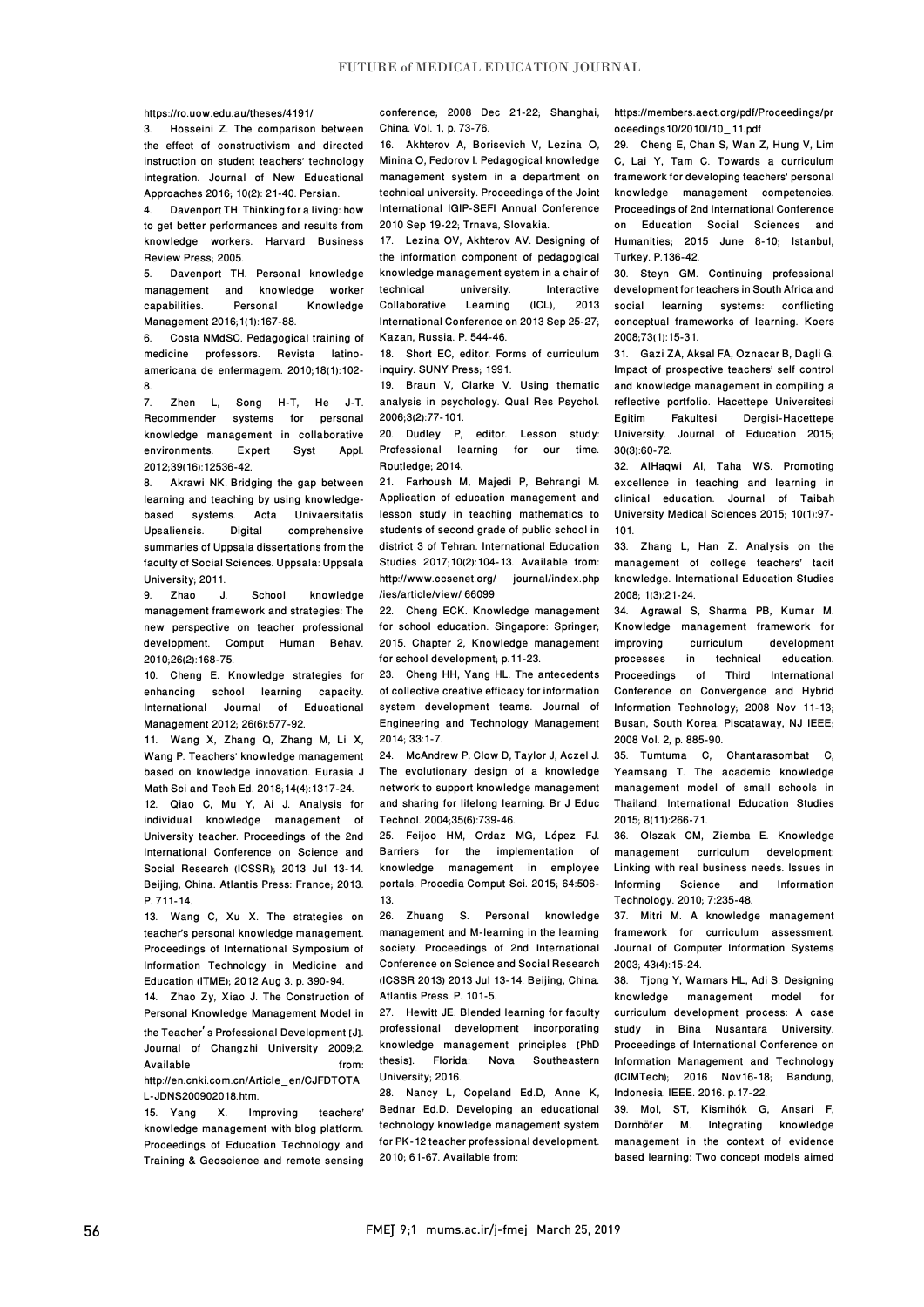at facilitating the assessment and acquisition of job knowledge. In: Fathi M, editor. Chapter1. Integration of Practice-Oriented Knowledge Technology: Trends and Prospectives. 2013. Springer, Berlin, Heidelberg; p. 29-45.

40. Oakley A. Research evidence, knowledge management and educational practice: early lessons from a systematic approach. London Review of Education 2003;1(1):21-33.

41. Boateng W. Knowledge management in evidence-based medical practice: does the patient matter?. Electronic Journal of Knowledge Management 2010; 8(3).

42. Roshanghalb A, Lettieri E, Aloini D, Cannavacciuolo L, Gitto S, Visintin F. 2018. What evidence on evidence-based management in healthcare?. Management Decision 56(10):2069-84.

43. Aminpour F. E-learning in universities and higher education institutions. Faslnameye ketab. 2007;18(1):217-28. Persian.

44. McIver D, Fitzsimmons S, Flanagan D. Instructional design as knowledge management: A knowledge-in-practice approach to choosing instructional methods. Journal of Management Education 2016;40(1):47-75.

45. Spector JM, Edmonds GS. Knowledge management in instructional design. ERIC Clearinghouse on Information and Technology; Information Analyses, Syracuse University. [Internet]. 2002. Available from: https://files.eric.ed.gov/fulltext/ED465376.pd f

46. Nworie J, Dwyer F. Knowledge management & instructional design<br>optimizing organizational knowledge. organizational Performance Improvement 2004;43(7):27-32. 47. Geyer-Hayden B. KM competence development with flipped classroom. Procedia Computer Science 2016; 99:218- 19.

48. Fidalgo-Blanco Á, Sein-Echaluce ML, García-Peñalvo FJ. Ontological flip teaching: a flip teaching model based on knowledge management. Univers Access Inform Soc. 2017;1-5.

49. Kandiah DA. Clinical reasoning and knowledge management in final year medical students: the role of student-led grand rounds. Adv Med Educ Pract. 2017; 8:683.

50. Price DM, Strodtman L, Brough E, Lonn S, Luo A. Digital storytelling: an innovative technological approach to nursing education. Nurse educ. 2015; 40(2):66-70. 51. Marín VI, Tur G, Challinor J. An<br>interdisciplinary approach to the interdisciplinary development of professional identity through digital storytelling in health and social care and teacher education. J Soc Work Educ. 2018; 37(3):396-412.

52. Robin BR. Digital storytelling: A

powerful technology tool for the 21st century classroom. Theory into practice 2008; 47(3):220-28.

53. Skouge JR, Rao K. Digital storytelling<br>in teacher education: Creating education: Creating<br>through narrative. transformations Educational Perspectives 2009; 42:54-60. 54. Nam CW. The effects of digital storytelling on student achievement, social<br>presence. and attitude in online presence, and collaborative learning environments.<br>Interactive Learning Environments Interactive Learning Environments 2017;25(3):412-27.

55. Lin G. Research on the model of teacher's knowledge sharing platform based on knowledge management. Proceedings of 2nd International Conference on Consumer Electronics, Communications and Networks (CECNet); 2012 Apr 21; IEEE; 2012. P.1269- 72.

56. Orenga-Roglá S, Chalmeta R. Methodology for the implementation of knowledge management systems 2.0. Bus Inf Syst Eng. 2017;1-9.

57. Vidal-Carreras PI, Garcia-Sabater JP, Garcia-Sabater JJ, Perello-Marin MR. Wiki as an activity learning. In: Viles E, Ormazabal M, Lleo A, editors. Closing the gap between practice and research in industrial engineering 2018. Springer, Cham. P. 381-88.

58. He A, Pan X, Xu X, Jiang Y, Chen W. Research on knowledge management of teaching administration based on wiki. Proceedings of 2nd International Conference on Big Data Analysis (ICBDA); 2017 Mar 10; IEEE; 2017; P. 617-21.

59. Strobel S. Collaborative working and knowledge sharing in the enterprise wiki: How teams develop concepts using sprints. 2017.

60. Kramer F, Wirth M, Jamous N, Klingner S, Becker M, Friedrich J, Schneider M. Computer-supported knowledge management in SME. Proceedings of the 50th Hawaii International Conference on System Sciences; 2017; HTCSS; 2017. P.4567-76.

61. Lefika PT, Mearns MA. Adding knowledge cafés to the repertoire of knowledge sharing techniques. International Journal of Information Management 2015; 35(1):26-32.

62. O'Leary DE. Knowledge management and enterprise social networking: Content versus collaboration. In: Innovations in<br>knowledge management. Razmerita management. L, Phillips-Wren G, Jain LC, editors. Berlin, Heidelberg: Springer; 2016; p.45-74.

63. Shulman L. Feature essays: The scholarship of teaching and learning: A<br>personal account and reflection. personal account International Journal for the Scholarship of Teaching and Learning 2011;5(1):30.

64. Shulman LS, Shulman JH. How and

what teachers learn: A shifting perspective. Journal of Curriculum Studies 2004; 36(2):257-71.

65. Barão A, de Vasconcelos JB, Rocha Á, Pereira R. A knowledge management approach to capture organizational learning networks. International Journal of Information Management 2017; 7(6):735- 40.

66. Yilmaz R. Knowledge sharing behaviors in e-learning community: Exploring the role of academic self-efficacy and sense of community. Comput Human Behav. 2016; 63:373-82.

67. Ismail AAM. The effects of enhancing prospective EFL teachers' knowledge management strategies in virtual learning environments on their ideational flexibility and engagement. International Journal of Applied Linguistics and English Literature 2017; 6(2):154-72.

68. Comensoli J. Development of a prototype knowledge-management system for the purpose of improving teacher pedagogy [PhD thesis]. Wollongong, New South Wales: University of Wollongong, 2014.

69. Coenders F, Verhoef N. Lesson Study: professional development (PD) for beginning and experienced teachers. Professional Development in Education 2018; 30:1-4.

70. Wood P, Cajkler W. Lesson study: A collaborative approach to scholarship for teaching and learning in higher education. Journal of Further and Higher Education 2018;42(3):313-26.

71. Cendon E. Lifelong Learning at<br>Universities: Future Perspectives for Future Perspectives for Teaching and Learning. Journal of New Approaches in Educational Research 2018; 7(2):81-87.

72. Pauleen D. Personal knowledge management: putting the "person" back into the knowledge equation. Online Information Review 2009;33(2):221-24.

73. Marzo RR. Role of medical education in cultivating lifelong learning skills for future doctors. Education in Medicine Journal 2018;10(3).

74. Marzo R, Badyal DK, Gupta P, Singh T. Cultivating lifelong learning skills during graduate medical training. Indian Pediatrics 2016;53(9):797-804.

75. Zhang L, Han Z. Analysis on the Management of College Teachers' Tacit Knowledge. International Education Studies 2008;1(3):21-24.

76. Masters AO, Geoff N. The role of evidence in teaching and learning. Proceedings of Research Conference on Preparing Students for Life in the 21st Century: Identifying, Developing and Assessing What Matters; 2018 Aug 4-5; Melbourne, Australia. Australian Council for